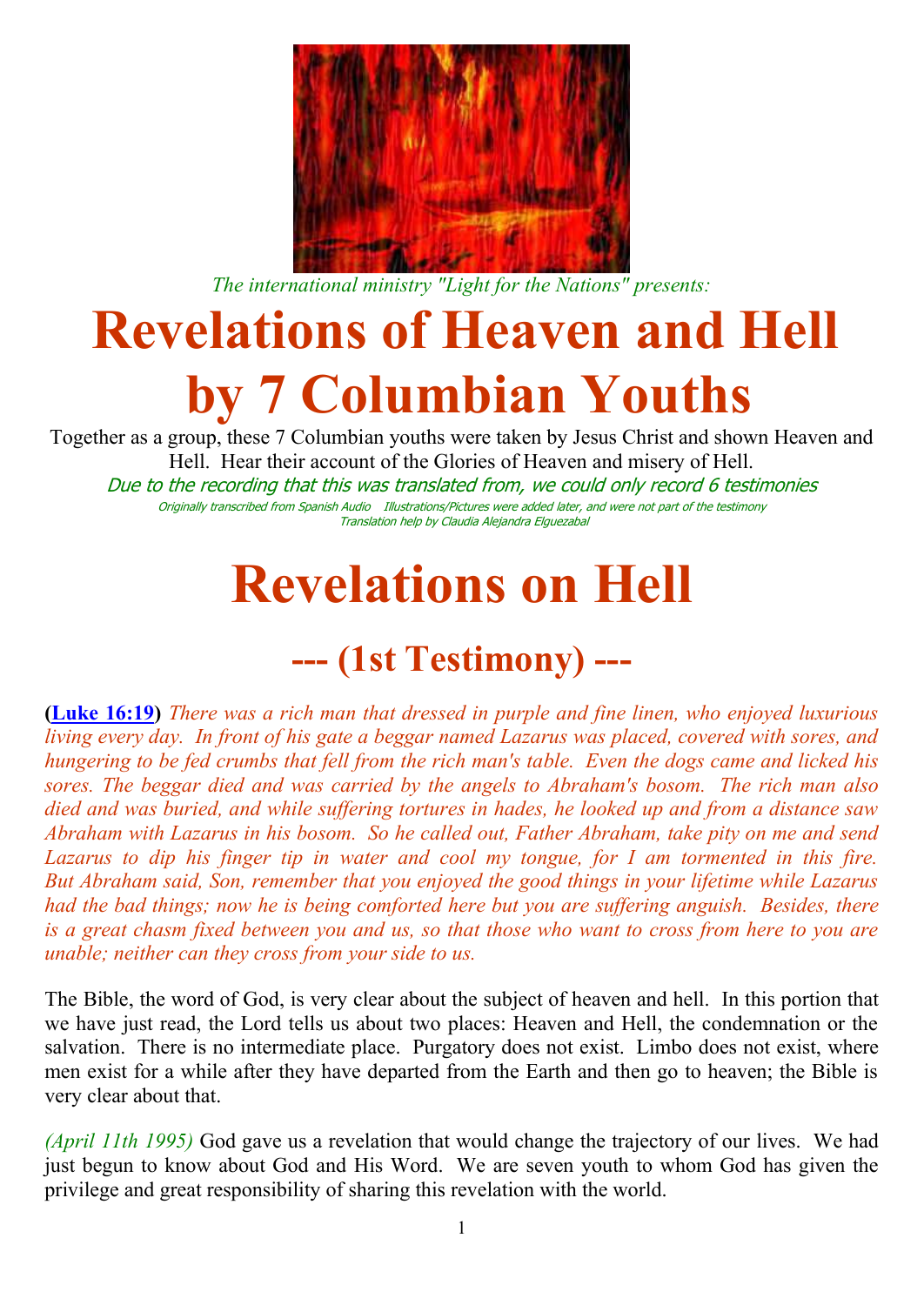Everything started about approximately 10:00 a.m. We were praying and were prepared to go out on a picnic later on that day. Suddenly around 10 am, a very powerful white light shone through one of the windows. When the light appeared, all of us immediately started to speak in tongues and were baptized with the Holy Ghost.

In that moment, all of us were astonished and fascinated with what we saw. That glorious light was illuminating the entire room. The light was much stronger than the light from the sun. In the middle of the light, we saw a host of angels dressed in white. These angels were so beautiful, tall, and very good looking.

In the middle of all those angels we saw something amazing -- the figure of a Man. This image was a special being, a man who was dressed in a very white mantle and robes. His hair was like gold threads. We could not see His face because it was too brilliant. However, we saw a golden belt around His chest, with gold lettering that said: "*King of Kings and Lord of Lords* ." He was wearing pure gold sandals on His feet, and His beauty was without equal. When we saw the presence of that Man, all of us fell to our knees.

Then we started to hear His voice. It was very special and wonderful; every word drilled into our hearts like a double-edged sword; just like it is written in the word of God [\(Hebrews 4:12\)](http://www.biblegateway.com/passage/?search=Hebrews%204:12;&version=31). He spoke to us in very simple but powerful words. We audibly heard Him say to us, "*My little children, don't be afraid, I am Jesus of Nazareth, and I have visited you to show you a mystery so you can show and tell to towns, nations, cities, churches, and all places. Where I tell you to go, you will go, and where I tell you not to go, you will not go.*"

The Holy Bible, the Word of God, says in [Joel 2:28](http://www.biblegateway.com/passage/?search=Joel%202:28;&version=31) "*It shall come to pass after this that I will pour out My Spirit upon all flesh, your sons and your daughters shall prophesy, your old men shall dream dreams, and your young men shall see visions.*" These are the times that God is preparing for everyone.

Then something strange happened, a rock appeared in the middle of the room, and the Lord, who was with us, made us get on that rock. The rock was about eight inches above the floor, and a huge hole appeared in the floor. It was a huge, black, terrifying hollow or cavern. Soon, we fell on top of the rock and went down through the hollow in the floor. It was dark and it lead us to the center of the earth.

While we were in that gloomy darkness, we were so scared! We were so afraid that we said to the Lord, "*Lord we don't want to go to that place! Don't take us to that place Lord! Take us out of here Lord!*" The Lord answered us with a very beautiful and compassionate voice, "*This experience is necessary so you can see and tell others.*"

We were in a horn-shaped tunnel, and we stared to see shadows, demons and figures that moved from one place to another. We kept going deeper and deeper down. In just a matter of seconds, we felt an emptiness and a great fear.

We then arrived at some caverns; at some horrible doors, like a labyrinth. We didn't want to go inside. We noticed a terrible smell and a heat that choked us. Once we entered, we saw terrible things, frightful images. The entire place was engulfed in flames; and in the middle of these flames, there were bodies of thousands of people. They were suffering in great torment. The sight was so horrifying, we didn't want to see what was shown to us.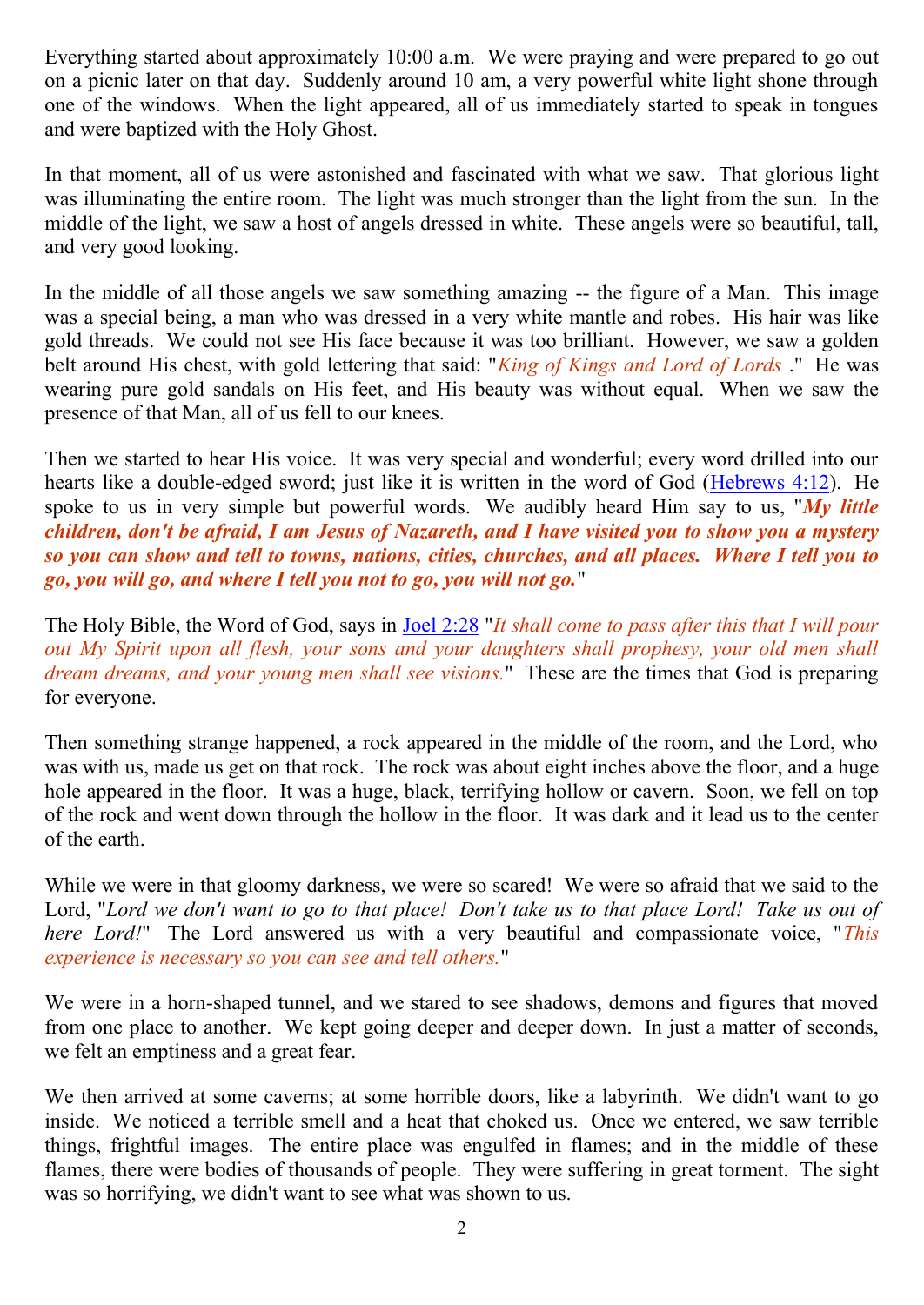The place was divided into different sections of torment and suffering. One of the first sections that the Lord allowed us to see was the "**Valley of the Cauldrons**" as we called it. There were millions of cauldrons. The cauldrons were inlaid at the level of the ground; each of them was burning with lava inside. Inside each one was the soul of a person who had died and gone to hell.

As soon as those souls saw the Lord, they started to shout and screamed, "*Lord, have mercy on us! Lord give me a chance to get out of this place! Lord, take me out and I will tell the world that this place is real!*" But the Lord didn't even look at them. There were millions of men, women and young people in that place. We also saw homosexuals and drunkards in torment. We saw all of these people shouting in such great torment.

It shocked us to see how their bodies were destroyed. Worms were coming in and out of their empty eye sockets, mouths, and ears; and were penetrating the skin all through their bodies. This fulfills the word of God written in the book of [Isaiah 66:24](http://www.biblegateway.com/passage/?search=Isaiah%2066:24;&version=31) "*They shall go forth; they shall gaze upon the dead bodies of those who have rebelled against Me; for their worm shall not die, nor shall their fire be quenched; they shall be an abhorrence to all mankind.*" Also in [Mark](http://www.biblegateway.com/passage/?search=Mark%209:44;&version=31)  [9:44,](http://www.biblegateway.com/passage/?search=Mark%209:44;&version=31)"*Where their worm never ceases and the fire is not put out.*" We were just horrified at what we were watching. We saw flames about 9 to 12 feet high. Within each flame, there was the soul of a person that has died and went to hell.

The Lord allowed us to see a man who was inside of one of the cauldrons. He was upside down and the flesh on his face was falling in pieces. He remained watching the Lord intently; and then started to shout and call on the name of Jesus. He said, "*Lord have mercy! Lord give me a chance! Lord take me out of this place!*" But the Lord Jesus didn't want to look at him. Jesus simply turned his back on him. When Jesus did this, the man started to curse and blaspheme the Lord. This man was John Lennon, the member of the satanic music group "The Beatles." John Lennon was a man who mocked and made fun of the Lord during his life. He said that the Christianity was going to disappear and Jesus Christ would be forgotten by everyone. However, today this man is in hell and Jesus Christ is alive!! Christianity hasn't disappeared either.



As we started to walk on the edges of that place, the souls extended their hands to us and begged for mercy. They asked Jesus to take them out of there, but the Lord would never even look at them.

Then we started going through different sections. We came to the most terrible section of hell, where the worse torments happen; the center of hell. The most concentrated forms of torment; such torments that a human being could never express them. The only people here where those who knew Jesus and the Word of God. There were pastors, evangelists, missionaries, and all types of people that had once accepted Jesus and knew the truth; but lived a double life.

There were also backsliders; their suffering was a thousand times worse than any one else. They were shouting and begging the Lord for mercy, but the word of the Lord says in the book of [Hebrews 10:26-27,](http://www.biblegateway.com/passage/?search=Hebrews%2010:26-27;&version=31) "*For if we go on sinning willfully after acquiring the knowledge of the truth, there is no longer left any sacrifice for sins, but some dreadful anticipation of judgment and of a fierce fire that is to devour those who oppose God.*"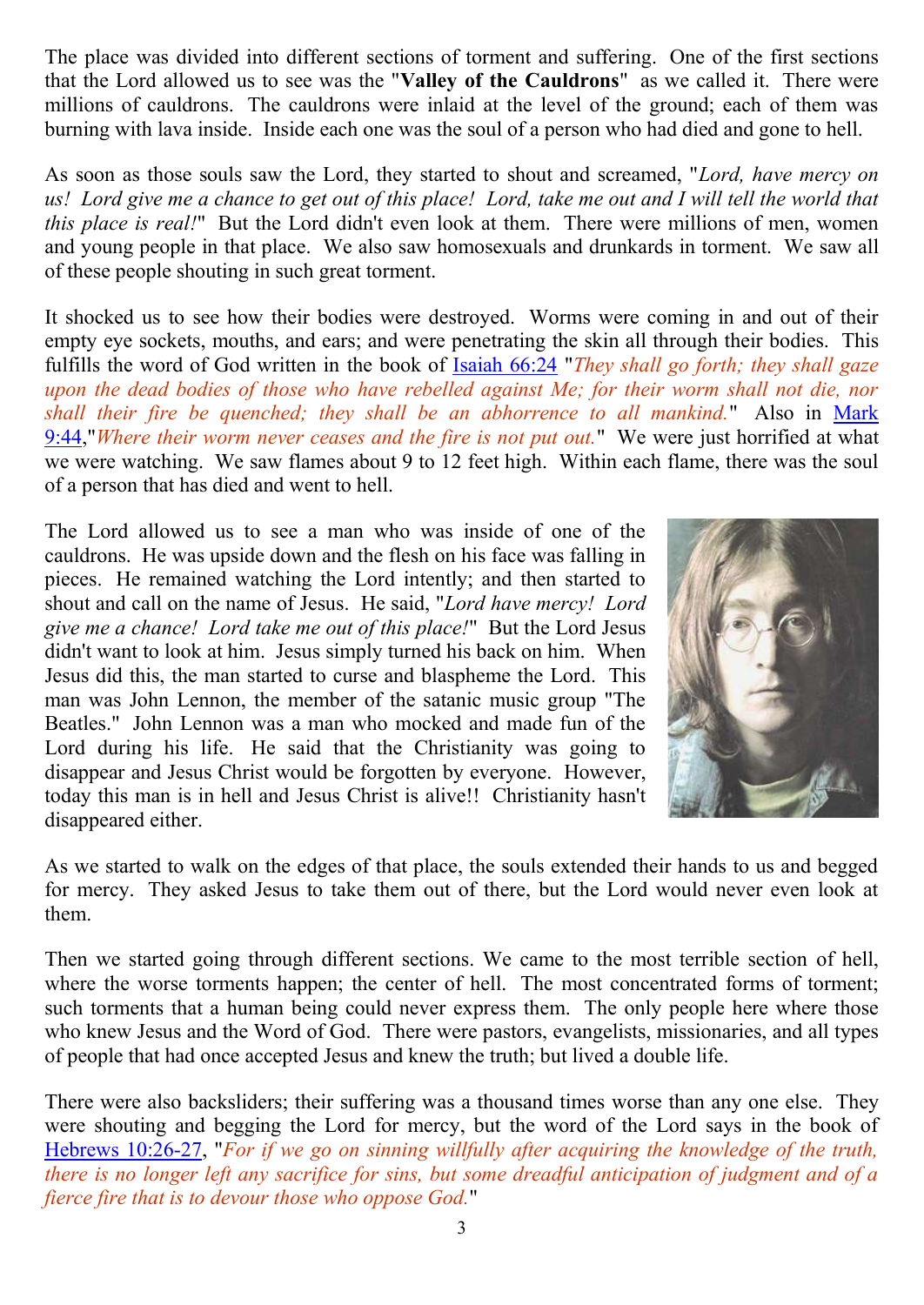Those souls were there because they preached, fasted, sung and lifted their hands in the church but in the streets and homes they were in adultery, fornication, lying, robbery. We can not lie to God. The Bible says that he to whom much has been given much also will be required. [\(Luke](http://www.biblegateway.com/passage/?search=Luke%2012:48;&version=31)  [12:48\)](http://www.biblegateway.com/passage/?search=Luke%2012:48;&version=31)

God then allowed us to see two women that had once been Christian sisters while on the earth, but they didn't live a righteous life before the Lord. One said to the other, "*You cursed wretch! It's your fault that I am in this place! You didn't preach to me a holy gospel! And because you didn't tell me about the truth, I am now here in hell!*" They would say these things to each other in the midst of the flames, and they hated each other because there is no love, mercy or forgiveness in hell.

There were thousands of souls who had known the Word of God, but their lives weren't clean before the holy presence of the Lord. "*You cannot play with God or with the flames of the hell either!*" the Lord said. He also told us, "*My sons, all the suffering on the earth concentrated in just one place is nothing, NOTHING compared with the suffering that a person has in the best parts of hell.*" If it is that terrible for those who suffer least in hell, how much worse must it be for those in the center of hell, who once knew the Word of the Lord and walked away from it. Then the Lord told us that we that we could play with the fire on the earth, but never with the fire in hell.

We continued walking through different places and the Lord showed us many different people. We could see that all the people there had approximately six different type of torments. There were souls tormented by demons with all types of punishments. Another terrible punishment was their own conscience saying , "*Remember when they preached to you, remember when you heard the Word of God, remember when they told you about hell and you laughed about it!*" Their own consciences tormented them; just like the worms that crossed all over their bodies, like the consuming fire that was thousands and thousands times more hotter than we know. This was the reward that the devil has for all those who seek him and follow him.

The Word of the Lord says in [Revelation 21:8](http://www.biblegateway.com/passage/?search=Revelation%2021:8;&version=31) "*As for the cowardly, however, and the unbelieving, and the fearful, the murderers, the immoral, those practicing magic arts, and idolaters, and all liars- their lot is in the lake that burns with fire and sulfur. This is the second death.*"

Next, the Lord showed us a man that had murdered six people. These six people now surrounded him, and were shouting at him saying, "*It is your fault that we are all in this place, YOUR FAULT!*" The murderer tried to cover his ears because he didn't want to listen to them, but he could not avoid listening since in hell all your senses are much more sensitive.

Souls in that place were tormented with an intolerable thirst for water that can not be satisfied in any way; like the Bible story of Lazarus and the rich man. [\(Luke 16:19\)](http://www.biblegateway.com/passage/?search=Luke%2016:19;&version=31) The rich man in Hell wanted only one single drop of water, that would have been enough. The Word of the Lord says in Isaiah 34:9, "*The streams of Edom shall be turned into pitch and her soil into brimstone; her land shall become burning pitch.*"

In that place, every souls was in the middle of the fire. People saw mirages of crystal-clear rivers in the middle of the fire; but when they tried to reach them, the rivers turned into fire. They also saw trees with fruit that gave out water; but when they tried to take them, they burned

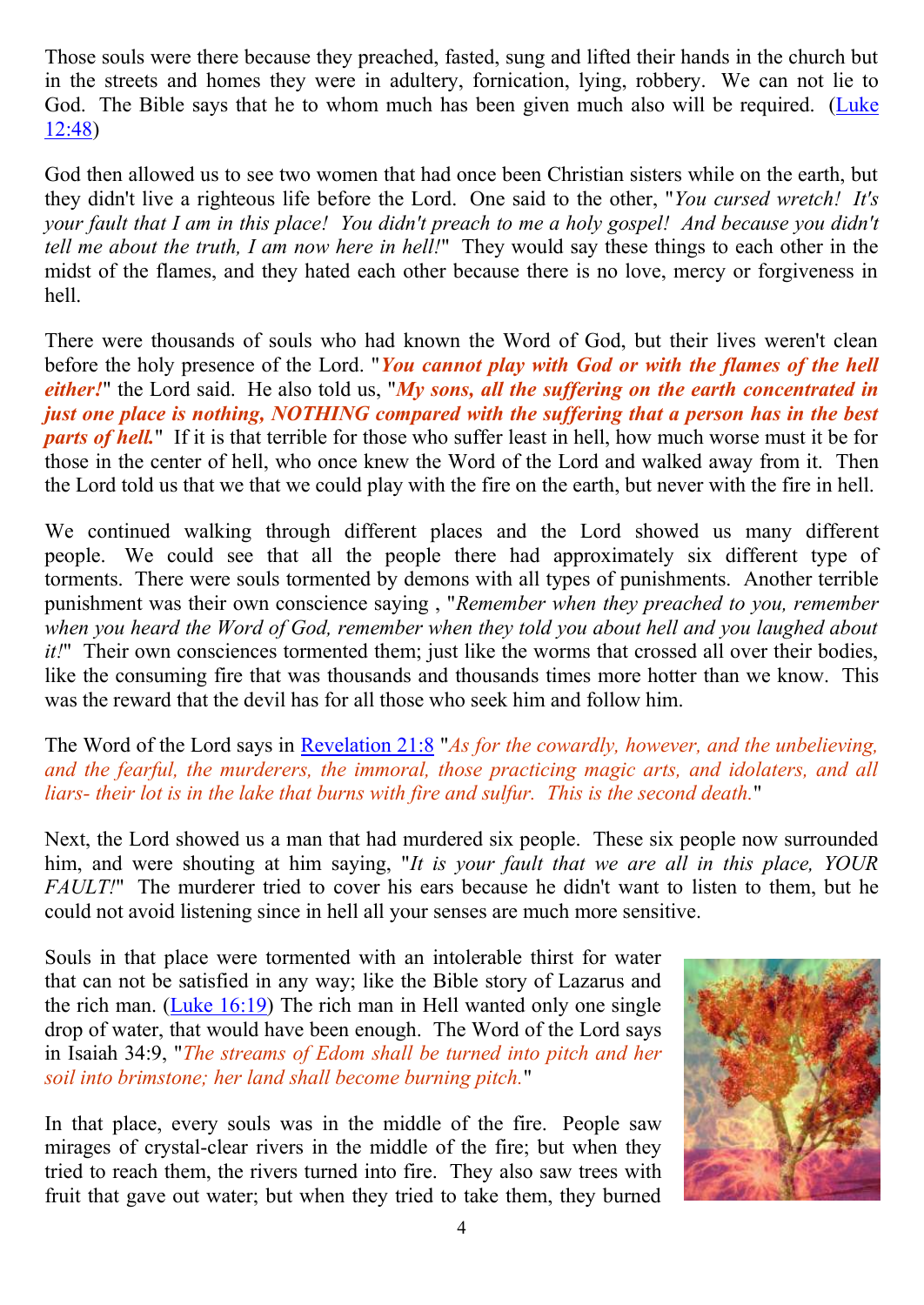their hands and demons would ridicule them.

Then God took us to a place much worse than the other places that we had seen. We saw the lake of fire and brimstone. On one side of that lake there was a smaller lake. In that smaller lake, there were millions and millions and millions of souls crying and begging the Lord to have mercy on them. They said to Him, "*Lord please! Take us out of here at least just a little moment! Please give me the chance to go out!!!*" However, the Lord could not do anything for them because their judgment was already set.

Among those millions and millions of people, the Lord allowed us to focus on one man whose body was half-way submerged in the lake of fire. The Lord let us understand and know his thoughts. The name of that man was Mark. We were amazed by the things this man said to himself, in his thoughts. We learned an eternal lesson when we heard the following thoughts, "*I would give anything to be in your place now! I would give anything to go back to the earth just for one minute. I wouldn't care if I were the most miserable, most sick, most hated, or the poorest man in the world, I would give anything to go back! Just for one minute on the earth.*" The Lord Jesus was holding my hand. Jesus replied to Mark's thoughts saying, "*Mark, why would you like to come back to the earth even for just one single minute?*" With a crying and tormented voice, he told Jesus, "*Lord! I would give anything to go back to the earth just for one single minute simply to repent and be saved.*"

When the Lord heard what Mark had said, I saw blood come from Jesus' wounds and tears filled His eyes as He said, "*Mark, it is too late for you! Worms are set for your bed and worms will cover you.*" [\(Isaiah 14:11\)](http://www.biblegateway.com/passage/?search=Isaiah%2014:11;&version=31) When the Lord said this to him, he sank in the lake forever. Sadly, all those souls have no more hope. Only we on Earth have the chance to repent today and go to Heaven with our Lord Jesus Christ.

I now leave you with my sister to continue this testimony, thank you.

# **--- (2nd Testimony, Lupe) ---**

God bless you dear beloved brothers. Let's read the Word of the Lord from [Psalms 18:9.](http://www.biblegateway.com/passage/?search=Psalms%2018:9;&version=31) "*He bowed the heavens and came down; thick darkness was under His feet*" When the Lord reached for my hand, I grabbed His hand and we started to descend down that tunnel. The tunnel grew darker and darker to the point that I could not even see my other hand, that wasn't holding onto the



Lord's hand.

Suddenly, we passed something dark and sparkling; which was making noise. The darkness was so dense, your hand could not even find the walls of the tunnel. Our descent was so fast, that I felt like my soul was separating from my body.

Soon I noticed a very rotten smell; like the smell of rotten flesh. It was getting much worse each moment. Then I heard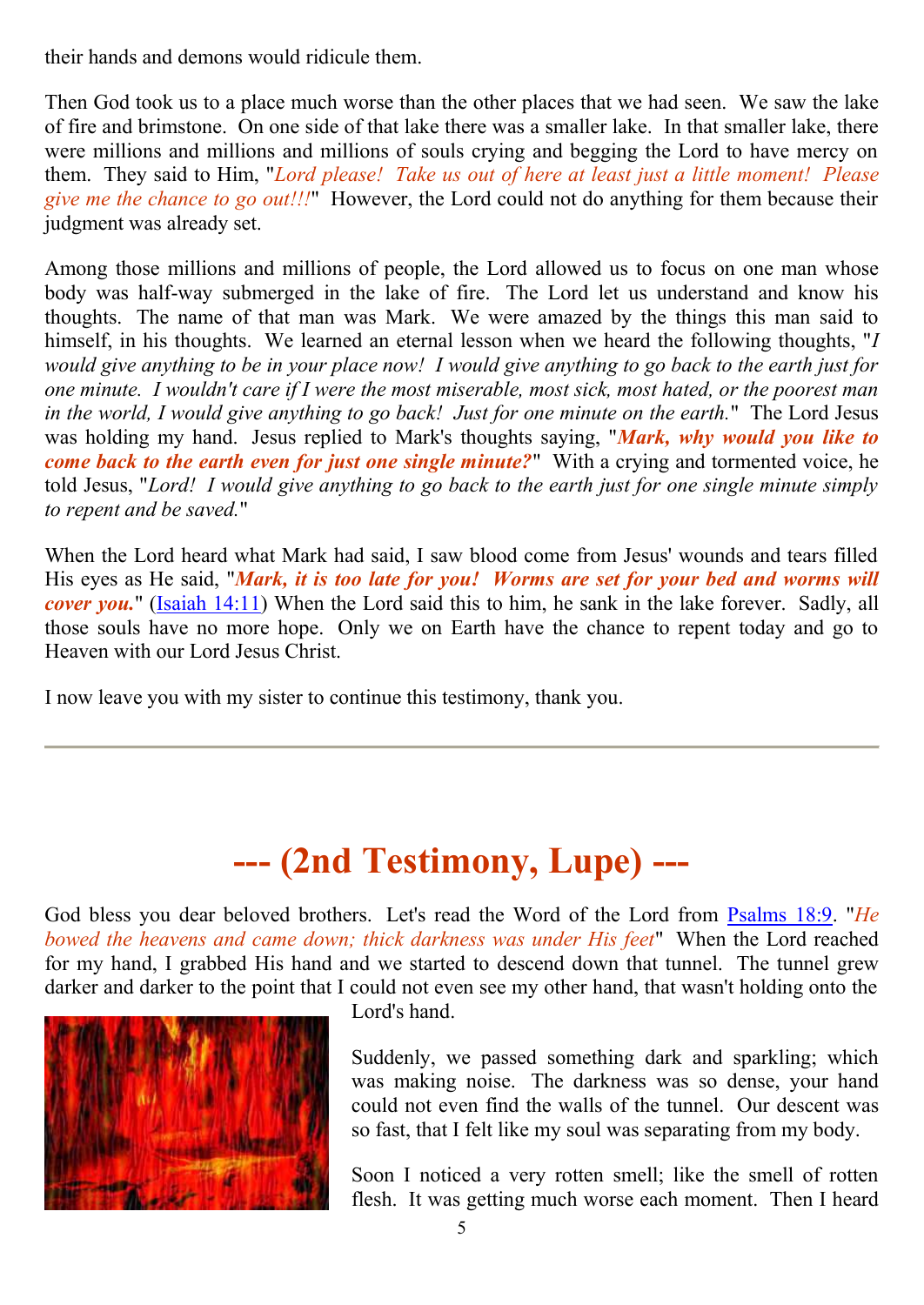the voices of millions and millions of souls. They were endlessly shouting, crying out and moaning. I was so frightened that I turned to the Lord and said, "*Lord where are you taking me? Lord have mercy on me! Please have mercy on me!*" The Lord only said, "*It is necessary that you see this, so you can tell everyone else.*"

We continued down through this horn-shaped tunnel until we arrived at place that was entirely dark. Like pulling a heavy curtain from my eyes, I then saw millions and millions of flames. Even worse, I heard these agonizing screams but couldn't see anyone. I was really scared. I said to the Lord, "*Oh please Lord have mercy on me! Oh please Lord have mercy on me! Don't take me to this place! Forgive me!*" At this time, I didn't think that I was just a spectator in hell, I thought it was the day of reckoning. Standing before the Lord Jesus, I was shaking violently because I really thought this was the end of my life.

We drew closer to a big flame ahead of us; it was huge and burning with fury. I continued going down slowly, seeing multitudes of flames and hearing millions of souls crying with one voice.

Then I saw a wooden table that was not being consumed by the fire. It had what appeared like beer bottles on it. These looked refreshing, but they were full of fire. As I was looking at this, a man suddenly appeared. His flesh was almost completely destroyed and what was left of his clothes were muddy and burning. He had lost his eyes, mouth, and all his hair from the fire. He could see me, even though he had no eyes. I tell you it is the soul of a person that thinks, reasons and truly sees; not your natural body.

The man extended his skinny hand towards the Lord and started to cry out, saying, "*Lord, have mercy on me! Lord have mercy on me! I am in pain! I am burning! Please have mercy and take me out of this place!*" The Lord looked at him with pity, and I started to feel



something warm in my hand. I looked and it was blood...the blood of Jesus! The Lord's blood came from His hand while He was watching this suffering man engulfed in flames.

Then the man turned his gaze in the direction of the table and walked towards the bottles. He grabbed a bottle but as he was about to drink from it, fire and smoke shot out of the bottle. He put his head back and screamed like I have never heard before. He cried with such great pain and sorrow and then started to drink what was in this bottle. But the bottle was full of acid and his throat was totally destroyed by it. You could see the acid passing through his stomach and hurting him.

The number 666 was engraved on the forehead of this man. On his chest was a plate made of some unknown metal which couldn't be destroyed, not even by the heat or the worms. It has some letters written on it, but we could not understand them. The Lord, in His great mercy, gave us an interpretation of what was written. "*I am here because I am a drunkard.*" He begged the Lord for mercy, but the Word of God is very clear when it tell us in [1 Corinthians 6:10](http://www.biblegateway.com/passage/?search=1%20Corinthians%206:10;&version=31) "*thieves, greedy people, drunks, slanderers, and robbers will not inherit the kingdom of God.*"

The Lord showed me this man's last moments on earth, just like a movie or film. It was like a big television screen showing me his last seconds before death. The man's name was Luis and he was in a bar drinking. I saw the same table and the same bottles in that bar. Around this table were his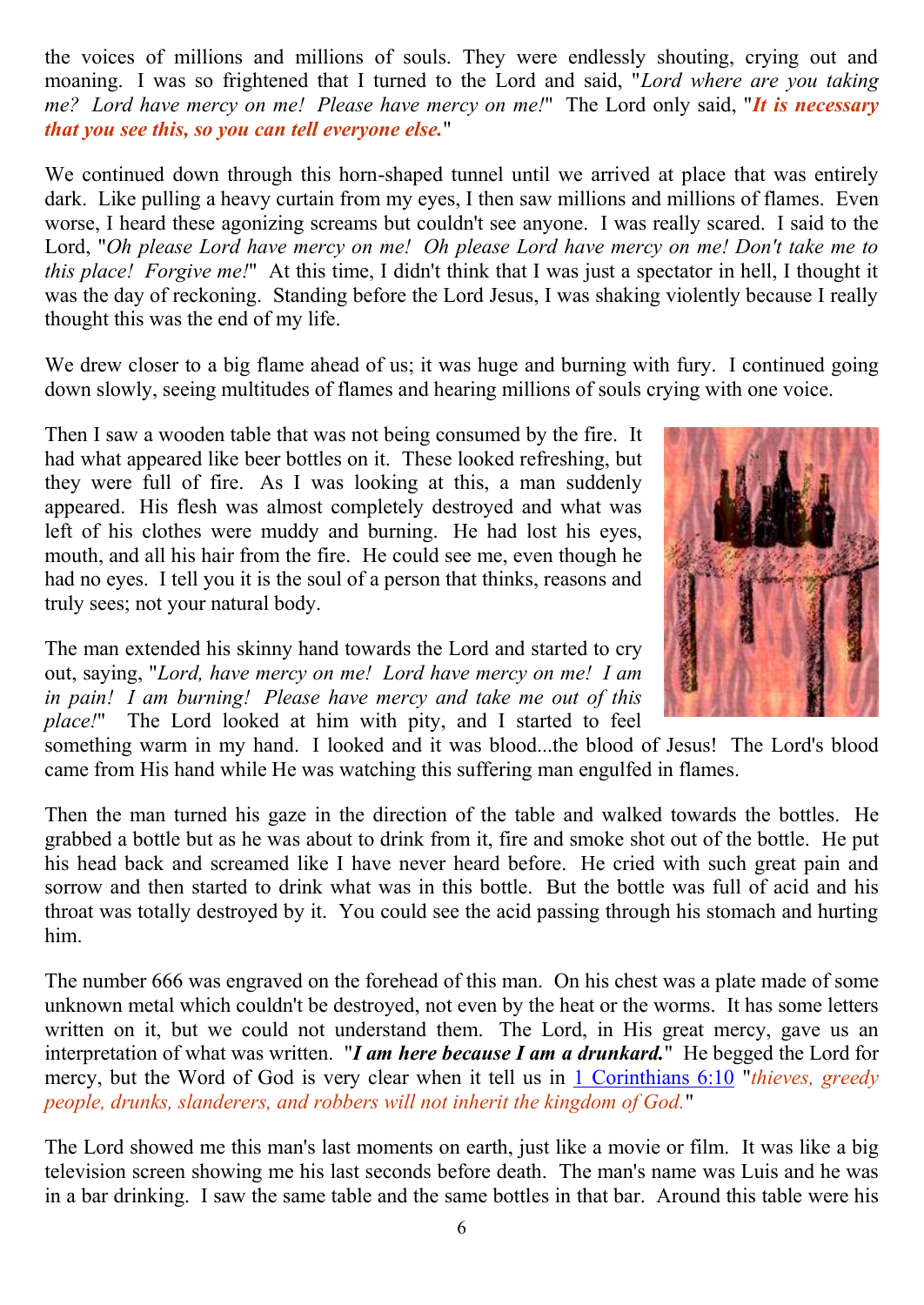friends. (*I can tell you this now, there is only ONE TRUE FRIEND, and His name is JESUS CHRIST. He is the faithful friend.*) Luis was drinking and his friends were already drunk. His best friend took a bottle, broke it and started stabbing Luis. When he saw Luis lying on the floor he ran away, but Luis bled to death on the floor. The saddest thing was that he died without the Lord.

In the middle of all this, as all those souls in hell were crying out, I asked the Lord, "*Oh Lord, please tell me, did this man know about you? Did he know about your salvation?*" The Lord sadly replied, "*Yes Lupe, he knew about me. He accepted me as his personal savior, but he did not serve me.*" Then I felt even more fear. Luis cried louder and shouted, "*Lord this hurts! This hurts! Please have mercy on me!*" He extended his hand again towards the Lord, but Jesus took my hand instead and we walked away from the flame. The flames consuming Luis became more violent, and he cried louder, "*Have mercy on me! Have mercy on me!!*" He was then lost in the flames.

We continued walking, this place was just so huge and scary! We approached another flame and I said to the Lord, "*Lord, no! Please I don't want to see anymore of this! I beg you to forgive me! Please forgive me! I don't want to see this!*" So I closed my eyes, but it didn't matter, open or closed I still saw everything. This flame started to go down slowly and I began to see a woman. She was covered with mud, and the mud was full of worms. She had very few hairs left, and she was caked with worm-infested mud. She was consumed by worms all around and she shouted, "*Lord have mercy on me! Lord have mercy on me and forgive me! Look at me! This hurts! Have mercy on me! Take away these worms! Take me out of this torment because it hurts so much!*" The Lord simply looked at her with great sorrow. As we held His hand, we could feel the pain and sorrow in the Lord's heart for all the lost souls, eternally burning in the flames of hell.

This woman had no eyes or lips, but she could still see and feel; all the pain was just stronger. She had a bottle in her hands, full of acid, but she believed it was perfume. I could see that it was acid and every time she sprayed her body, it burned her. Nevertheless, she still kept applying this acid on her body over and over. She kept saying that it was an expensive perfume. She also believed that she was wearing a beautiful necklace, but all I saw were serpents wrapped around her neck. She believed that she was wearing very expensive bracelets, but I saw they were actually worms, about a foot long, furiously digging into her bones. She said that her jewelry was all she had, but I saw scorpions and worms all over her body. She had a metal plate, that everyone wears in hell. It read "*I am here for robbery.*"

This woman had no remorse for her sin. The Lord asked her, "*Magdalena, why are you in this place?*" She answered, "*It didn't bother me to steal from others. The only thing I cared about was having my jewelry and getting more expensive perfumes. I didn't care who I robbed, as long as I looked good.*"

I held onto Christ's hand as I saw the worms burrow through her entire body. Magdalena turned around looking for something. I asked the Lord once more, "*Lord, did this person know about you?*" And the Lord answered, "*Yes, this person knew me.*"

Magdalena started to look around, saying, "*Lord where is that woman who talked to me about You? Where is she? I have been in hell for 15 years.*" All people in hell can remember everything. Magdalena kept asking, "*Where is this woman? I can't see her!*" I knew her body could not turn around because her flesh remained in the same position. She tried to turn and look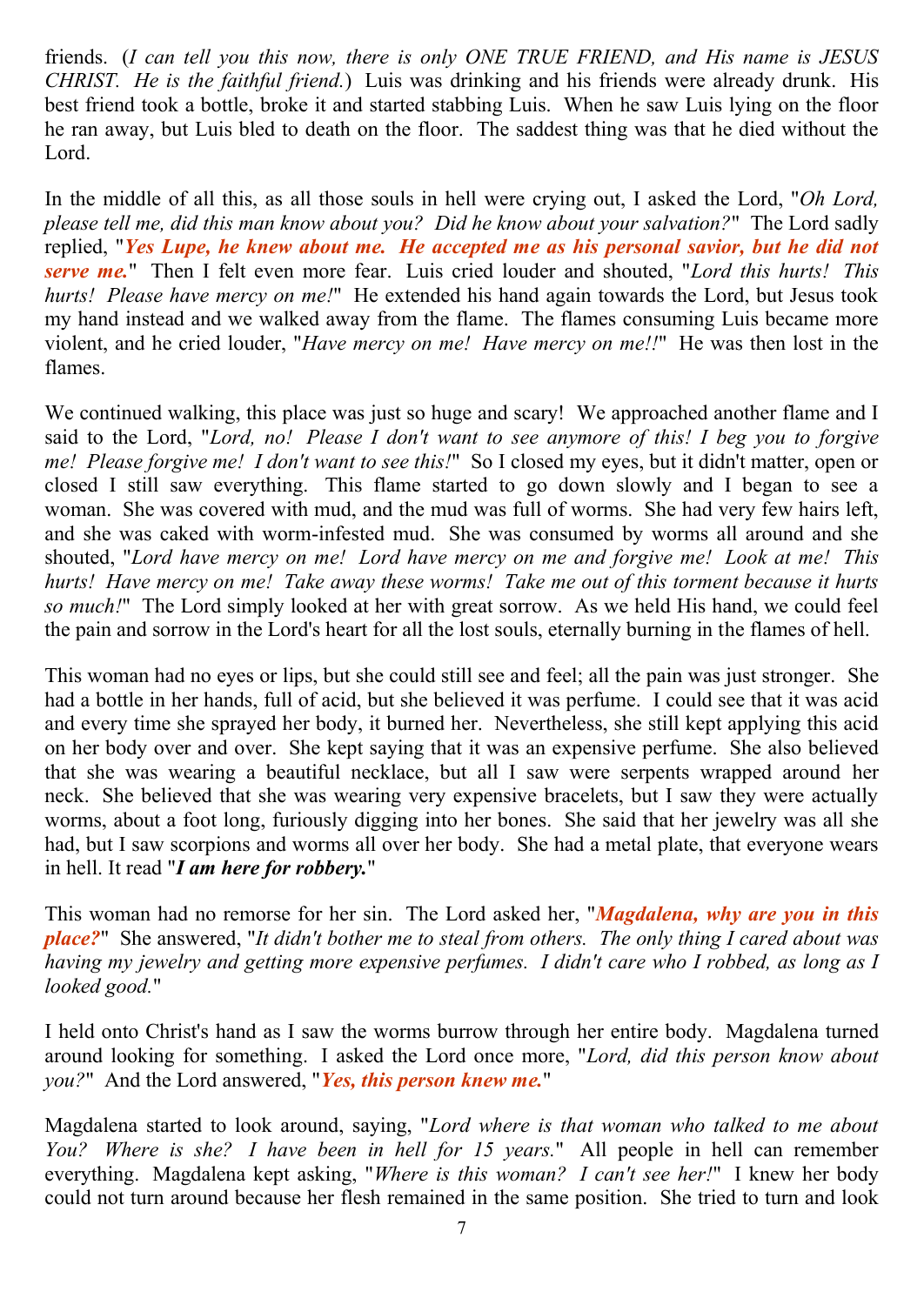into other flames, to find that woman who talked to her about God. The Lord replied, "*No! No, Magdalena, she is not here. That woman that told you about Me is with Me in the Kingdom of Heaven.*"

Upon hearing this, she threw herself down in the flames and which burned her even more. Her metal plate condemned her as a thief. I want you to read in the Word of the Lord in [Isaiah 3:24.](http://www.biblegateway.com/passage/?search=Isaiah%203:24;&version=31) "*It shall be, that instead of a sweet smell, there will be rottenness; instead of a girdle, a rope; instead of well-set hair, baldness; instead of a rich robe, a wrapping of sack-cloth; instead of beauty, a branding mark.*"

As we continued walking with the Lord, I saw a very big column filled with worms. Around it was a slide made of red-hot metal. On this column there was a brightly-lit billboard that could be seen from anywhere. The Billboard read, "**Welcome all liars and gossipers.**" At the end of the slide was a small boiling lagoon. It looked like burning brimstone. Then I saw a totally naked person coming down the slide. As they slid, their skin would peel off and stick to the slide. When they fell into the burning lagoon, their tongue expanded until it exploded and worms appeared in place of the tongue. This began their torment. The Word of God says in [Psalm 73:18-19](http://www.biblegateway.com/passage/?search=Psalm%2073:18-19;&version=31) "*Surely you did set them in slippery places: you cast them down into destruction. How are they brought into desolation, as in a moment! they are utterly consumed with terrors.*"

After seeing this, we were taken back, out of Hell. I just want to tell you that Heaven and Hell are even more real than this physical world that we know. It is here where you decide what direction you want to go; to spend eternity with Jesus or to a burning hell. The Lord kept saying to us, "*Without holiness no man will see me, without holiness no man will see me.*" [\(Hebrews 12:14\)](http://www.biblegateway.com/passage/?search=Hebrews%2012:14;&version=31) That is why I tell you the same thing now, "*Without holiness you can not see the Lord.*"

# **--- (3rd Testimony, Sandra) ---**

Let's go to the Word of the Lord in [Matthew 10:28](http://www.biblegateway.com/passage/?search=Matthew%2010:28;&version=31) "*Do not be afraid of those who kill the body but cannot kill the soul; but rather fear Him who is able to destroy both soul and body in hell*"

Whenever a soul arrives in hell, that person acquires a body of death. The Lord Jesus took my hand and we began to go downwards through a very deep dark tunnel that led to the center of the



Earth. We arrived at a place with several doors; one of them opened and we entered with the Lord. I would not let go of the Lord's hand, because I knew if I did, I would stay in hell forever.

Upon entering that door, I saw was an enormous wall. There were thousands of people hung from their heads by hooks, with shackles that bound their hands to the wall. We also saw many thousands of people standing in the midst of flames everywhere.

We went in front of one of the flames and it started to go down slowly. Soon I could see a person inside, and when he spoke, I could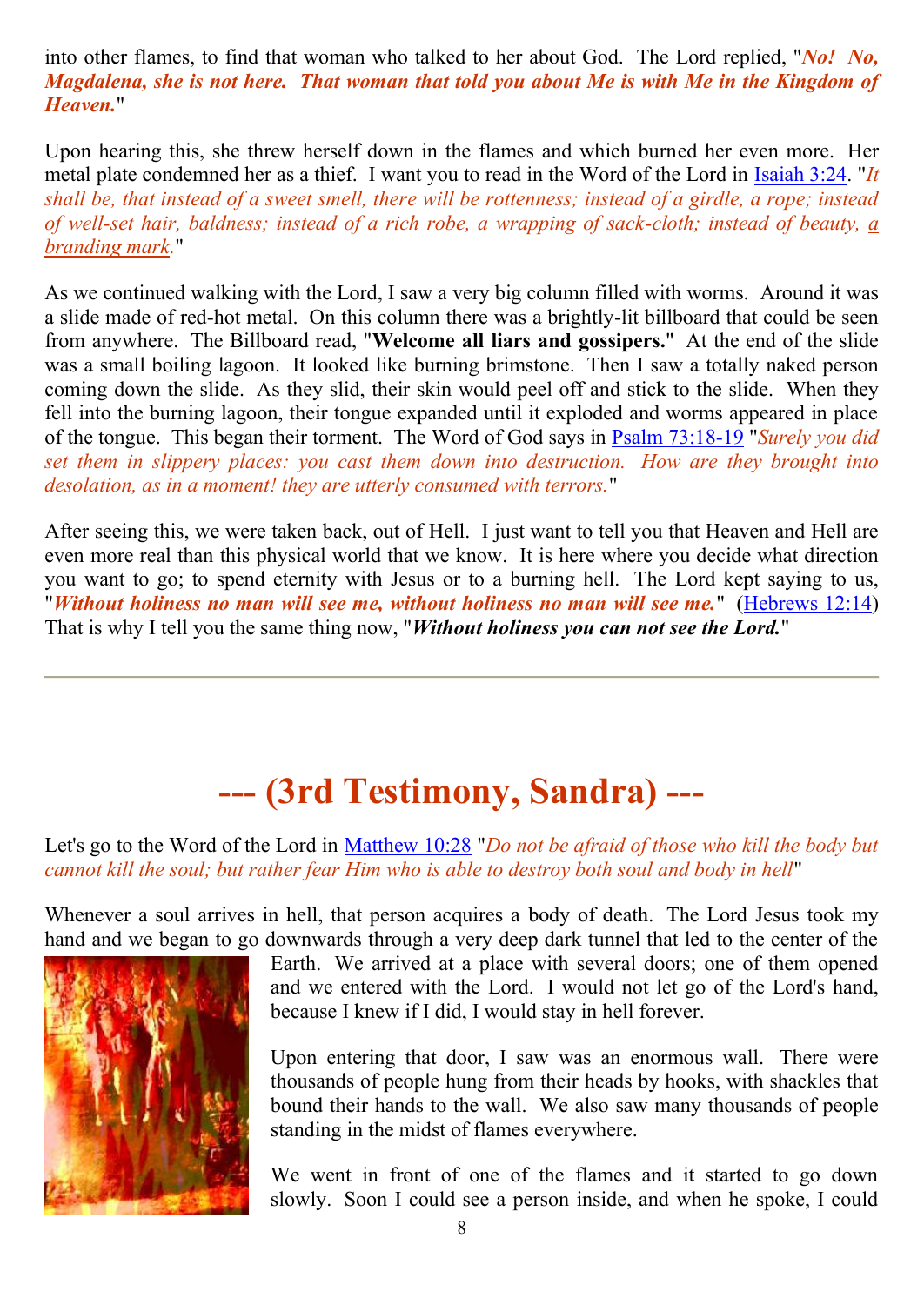tell it was a man. The man was wearing a priest's garments, which were totally filthy and shredded. Worms were slithering inside and out, all over this man's body. He looked charred and burnt by the fire. His eyes were plucked out and his flesh was melting and falling to the ground. But after the flesh would all fall off, it would grow back, and the whole process would resume.

When he saw Jesus he said, "*Lord have mercy on me, have mercy on me! Please let me out of here just a moment! Just a minute!*" On this man's chest was a metal plate that read, "**I am here for robbery.**"

When Jesus came close, He asked the man, "*What is your name?*" The man answered, "*Andrew, my name is Andrew, Lord*" The Lord asked him, "*How long you have been here?*" Andrew answered, "*I have been here for a very long time.*" The man began to tell his story. He said he had the responsibility of collecting tithes and organizing monetary distribution to the poor in his Catholic church. However, he would steal the money instead. With eyes full of compassion, the Lord asked the man, "*Andrew, have you ever heard the gospel?*" Andrew replied, "*Yes Lord, there was one Christian woman that went to the church and she preached the gospel once, but I didn't want to accept it. I didn't want to believe it, but I believe it now! Now I believe that this is real! Please Lord take me out of here, at least just one moment!*"

As he was speaking, worms were crawling through his eye sockets, exiting his ears, and coming inside again through his mouth. He tried to pull them off with his hands but it was impossible. He was shouting horribly and kept begging God for mercy. He kept asking Jesus to take him out of that place. Even worse, there were demons tormenting him, constantly piercing him with their spears. The demons looked just like one of the toy dolls that we have here on earth called "**The Jordanos**". I saw those dolls in hell, but they were not dolls anymore; they were alive and demonic. They were abut 3 feet tall and had very sharp teeth. Blood came out of their mouths and their eyes were completely red.

They were stabbing Andrew with all their might, as well as all of those who were in these parts of hell. When I observed this, I asked the Lord how was it possible for a doll on the earth, to look exactly like that demon. The Lord told me that those were spirits of sadness.



As we continued, we saw thousands of people in torment. Whenever a soul saw the Lord, they tried to reach Him with their skinny hands. I noticed a woman that started to shout when she saw Jesus. She screamed, "*Lord please have mercy on me! Take me out of this place!*" She was suffering a lot and she extended her hands towards the Lord. She kept begging Him to take her out of that place at least just one second. She was totally naked and covered with mud. Her hair was all dirty and worms were slithering up and down her body. She tried to take them off with her

hands, but every time she scraped some away they multiplied even more. The worms were about 6-8 inches long. The Word of the Lord says in [Mark 9:44,](http://www.biblegateway.com/passage/?search=Mark%209:44;&version=31) "*Where their worm never ceases and the fire is not put out*"

It was so terrible seeing this woman and hearing her cries as the worms voraciously ate her flesh. There was a metal plate embedded in her chest that could not be destroyed by the flames. It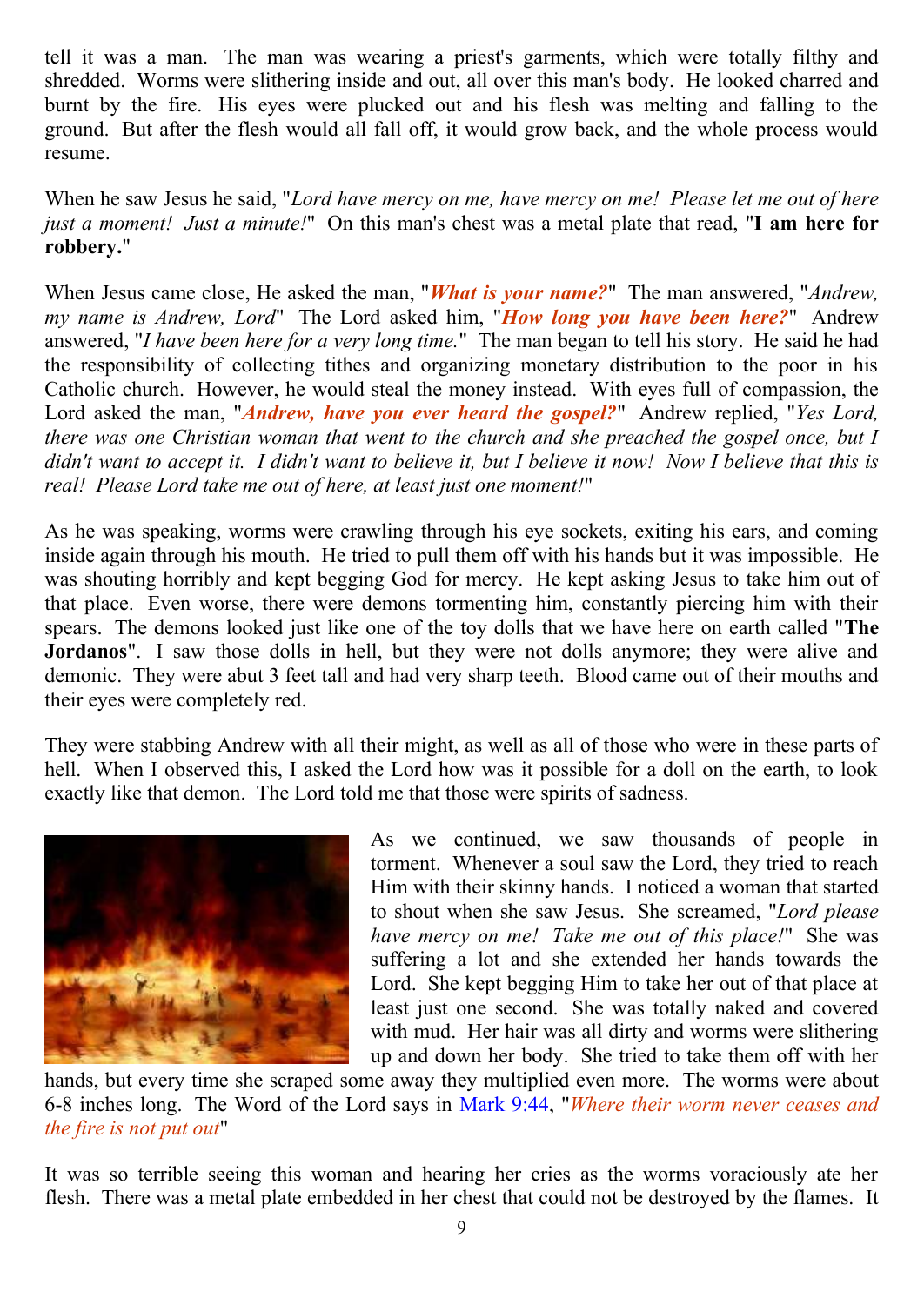read, "**I am here for fornication.**" In the same manner of her sin, this woman was forced to fornicate in hell with a very disgusting and fat snake. The snake had huge thorns around its body, about 6-8 inches long. The snake penetrated her private parts and traveled up her body to her throat. When the snake entered her, she started to scream.

She begged the Lord more intensely to take her out of that place, "*Lord, I am here for fornication, I have been here for 7 years, since I died from AIDS. I had six lovers, and I am here for fornication.*" In hell she had to repeat her sin over and over. She had no rest day or night, suffering the same way all the time. She tried to extend her hands toward the Lord, but the Lord just told her, "*Blanca, it is too late for you. Worms shall be your bed, and worms shall cover you.*" [\(Isaiah 14:11\)](http://www.biblegateway.com/passage/?search=Isaiah%2014:11;&version=31) When the Lord said those words, a blanket of fire covered her, and I could no longer see her.

We continued walking, seeing thousands and thousands of people. There were young people, adults and elderly people suffering in torment. We arrived in a place that looked like a big swimming pool of fire, with thousands of men and women inside of it. Each of them had metal plate on their chest that read: "**I am here for not giving tithes and offerings**" When I read that, I asked the Lord, "*Lord, how can this be possible, that people are here for this reason??*" The Lord responded, "*Yes, because these people thought that tithes and offerings were not important, when my Word shows it as a command.*" In [Malachi 3:8-9](http://www.biblegateway.com/passage/?search=Malachi%203:8-9;&version=31) it says "*Will a man rob God? Yet you are robbing Me. But you say, 'How have we robbed Thee?' In tithes and offerings. You are cursed with curse, for you are robbing Me, the whole nation of you.*"

The Lord told me that when His people withhold their tithes, it hinders the work of the Lord, and then the Gospel is not preached. People in this place suffered a thousand times worse than others, because they knew the Word of the Lord and disobeyed.

We continued walking and the Lord showed me a man. I could see from his waist to his head, and I started to have a vision of how he died. His name was Rogelio. He was in his car while a person got close to preach the gospel to him, and gave him a Bible. But Rogelio ignored that person's warning and continued on his way, without knowing that a few minutes later his car would crash. It fell into a precipice, and he soon died.

The moment he crashed, the Bible opened to [Revelation 21:8,](http://www.biblegateway.com/passage/?search=Revelation%2021:8;&version=31) "*As for the cowardly, however, and the unbelieving, and the depraved, the murderers, the immoral, those practicing magic arts, and idolaters, and all liars- their lot is in the lake that burns with fire and sulfur. This is the second death.*" When Rogelio read this verse, he died and arrived in hell.

He had only been there one month and still had some flesh on his face. However, he was suffering like everybody else. At first, he did not know why he was in Hell. I think when that Christian got close to his car, it was the only and last chance for him to accept the Lord Jesus. The same way that many have had the opportunity to accept Him. Today, I invite you to open your heart to Jesus; He alone is the way, the truth, the life. [\(John 14:6\)](http://www.biblegateway.com/passage/?search=John%2014:6;&version=31) Only through Him we can be saved into the Kingdom of Heaven. [\(Acts 4:12\)](http://www.biblegateway.com/passage/?search=Acts%204:12;&version=31) The Lord also asks us to follow His ways in holiness and honor. God bless you.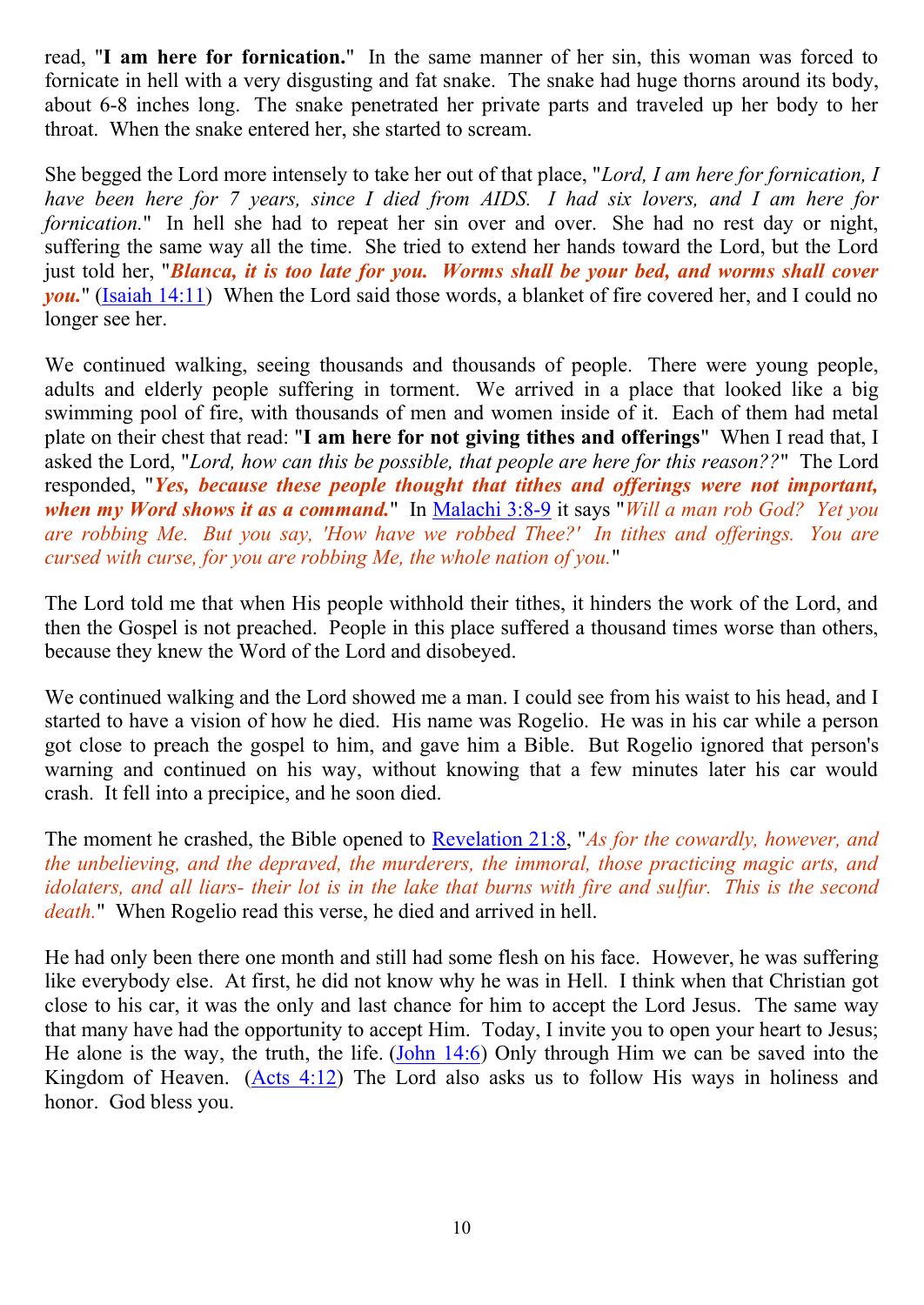# **--- (4th Testimony) ---**

God bless you brothers. When the Lord took my hand, I could see that I was standing on a rock, and behind us, I saw an angel. We began to go down through a tunnel with incredible speed. Quickly, I turned and saw that the angel was gone, and I felt so afraid. I asked the Lord, "*Lord, where is the angel? Why is he not here anymore?*" The Lord said, "*He cannot go where we are about to go.*"

We continued downward and then stopped abruptly, like an elevator. I saw several tunnels; and we went through the one my sister Sandra spoke about. The tunnel where people were hanging off of hooks by their heads, with shackles on their wrists. The wall that had people on it seemed infinitely long. Millions of people were hanging on it. They had worms all over their bodies. I looked ahead and saw that there was another wall, exactly the same as the other. I said to the Lord, "*Lord! There are so many people in this place!*" Instantly, a scripture verse entered my mind; one that I did not recognize. The Lord told me, "*Hell and Sheol are always hungry.*" [\(Proverbs 27:20\)](http://www.biblegateway.com/passage/?search=Proverbs%2027:20;&version=31)



We left there and soon arrived at a place we called, "**The Valley of the cauldrons**". These cauldrons were full of a boiling mud, and we got close to one of them. The first person that I saw was a woman. Her body floated and sank with the boiling mud, but when the Lord looked at her, she stopped moving and remained suspended in the mud at waist-level. The Lord asked, "*Woman what is your name?*" She answered, "*My name is Rubiella.*"

Her hair was full of boiling mud and flesh hung from her bones, which were charred black from the fire. Worms entered through the holes of her eyes, came out from her mouth, entered again through her nose and exited her ears. When the worms could not

enter, they simply made a hole to enter the other parts of the body, which caused indescribable pain.

She shouted, "*Lord, please! Take me out of this place. Have mercy on me! I can not continue like this any longer! Make it stop Lord! I can not stand it any more! Please have mercy on me!*" The Lord asked her why she was there. She said she was there because of vanity, which was the same word written on the metal plate on her chest. In her hand was a normal looking bottle, but to her it appeared to be a very expensive perfume. Rubiella had to take the bottle, which was full of acid, and spray it all over her body. This caused, all the flesh that was sprayed to melt, causing her great pain.

She shouted to the Lord, "*Lord please, have mercy on me! I can not be here any longer! Just a single second Lord.*" I am not saying that it is a sin to use a perfume, but the Lord told us that the woman was there because of her perfume, as the Word of the Lord tells us in [Deuteronomy 5:7](http://www.biblegateway.com/passage/?search=Deuteronomy%205:7;&version=31) "*You shall not have other gods before me.*" She was there because her beauty, perfumes, and vanity were first place in her life. However, the Lord Jesus is King of kings and Lord of lords! He has to be the first in your life; that is why she was there. With sadness, the Lord looked at her and said, "*Rubiella, it is too late for you, worms shall be your bed, and worms shall cover you.*" When the Lord said that, a blanket of fire totally covered her. While her body was being consumed inside that cauldron, she suffered horrible pain.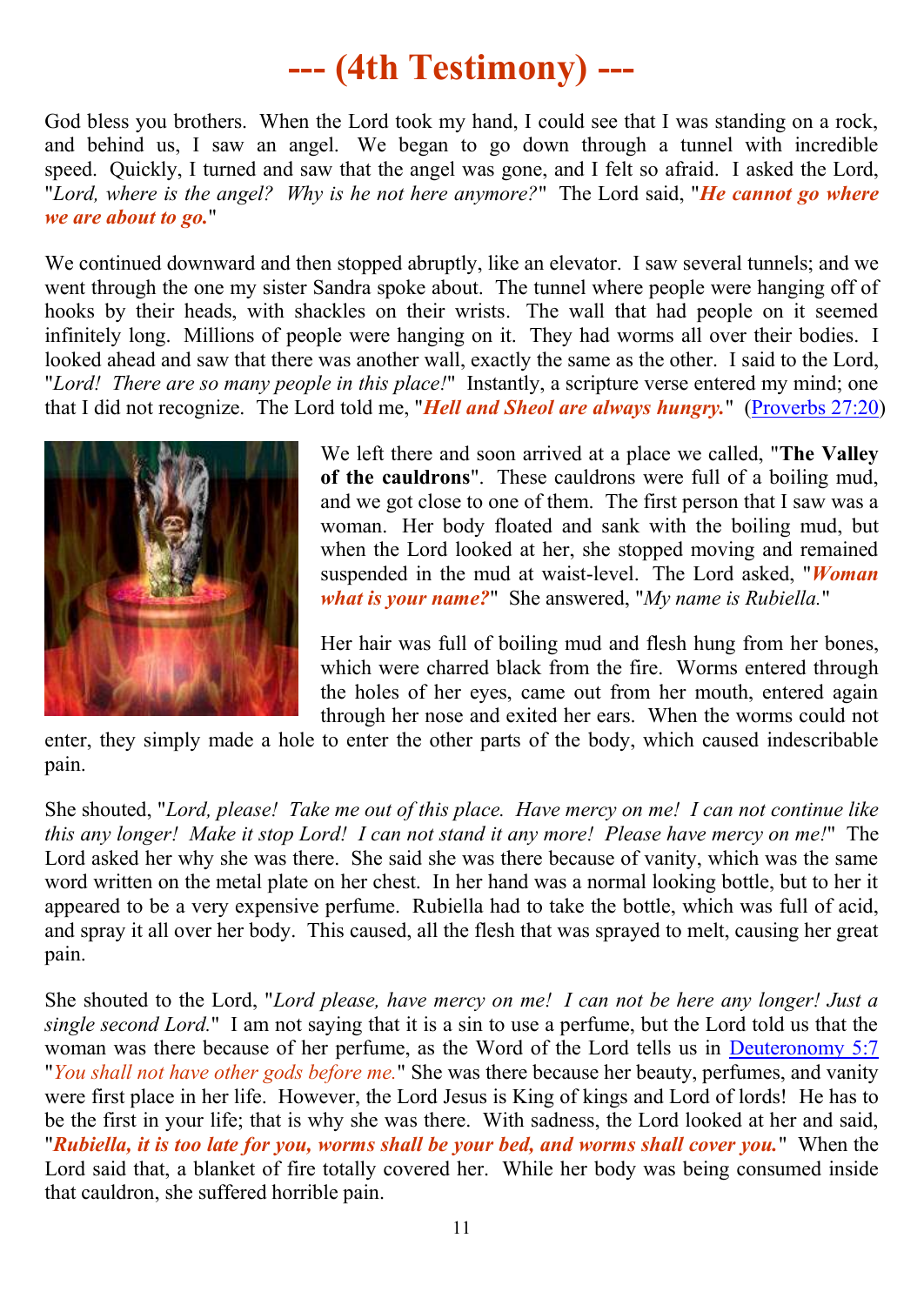We then got far away from there and arrived at a place with giant doors. As we approached them, they opened for us. On the other side we saw a giant cavern. As I looked up I saw different color lights were moving like a cloud of smoke. Suddenly, we heard music; salsa, ballenato, rock, and different kinds of popular music that people hear on the radio. The Lord made a movement with His hand, and we saw millions and millions of people hung up with chains in their hands. They were jumping wildly over the fire.

The Lord looked at us and said: "*Look, these are the wages for the dancers.*" They had to jump wildly up and down to the beat of the music. If salsa was playing, they had to jump to that beat, if any other kind of music was playing, they had to jump to that beat. They could never stop jumping. But worse than that, their shoes had 6 inch spikes on the bottom. Whenever they jumped it would pierce their feet, and they never had a moment's rest. When someone would try to stop, demons would come at once and stab them with spears, cursed them, and saying, "*Praise him! This is your kingdom now, Praise Satan! Praise him! You can't stop, praise him! Praise him! You have to praise him! You have to jump! You have to dance! You can not stop one single second.*"

It was terrible that many of the people were Christians who knew the Lord, but they were in night clubs when they died. Maybe you are asking, "*Where does it say in the Bible that it is wrong to dance?*" In James 4:4, the Word of God says: "*Do you not realize, you adulteresses, that friendship with the world is enmity toward God? Therefore, whoever determines to be a friend of the world becomes God's enemy.*" Also, in [1 John 2:15-17,](http://www.biblegateway.com/passage/?search=1%20John%202:15-17;&version=31) "*Neither love the world nor the things in the world. Whoever loves the world has not the Father's love in his heart, because everything in the world, the passions of the flesh, the desires of the eyes, and the proud display of life have their origin not from the Father but from the world. And the world with its lust passes away, but he who does the will of God remains for ever.*" Remember the world will pass away, all this will perish, but the one who does the will of God stands forever.

My friends and brothers, when we left this place, we saw something like bridges that divided hell into different sections of torment. We saw a spirit walking over a footbridge. It looked just like a doll that we have seen on the Earth; we call them Treasure Trolls. They have different color hair, with an old man's face but a kid's body; without sexual parts. Their eyes are full of evil. The Lord explained that these were spirits of loss. This spirit had a spear in his hands and was walking pompously on that footbridge, like a queen or like a pretty runway model.

As he walked, he stabbed people down below his spear. He would curse them saying, "*Remember the day you were outside of a Christian church and you did not want to come inside? Remember the day they preached to you and you did not want to listen? Remember the day they gave you a gospel tract and you threw it away?*" The lost souls would try to cover the area where their ears used to be. They would reply to the demon, "*Shut up! Shut up! Don't tell me anymore! I don't want to know more, shut up!*" However, the evil spirit enjoyed doing that because of the pain it inflicted on the souls.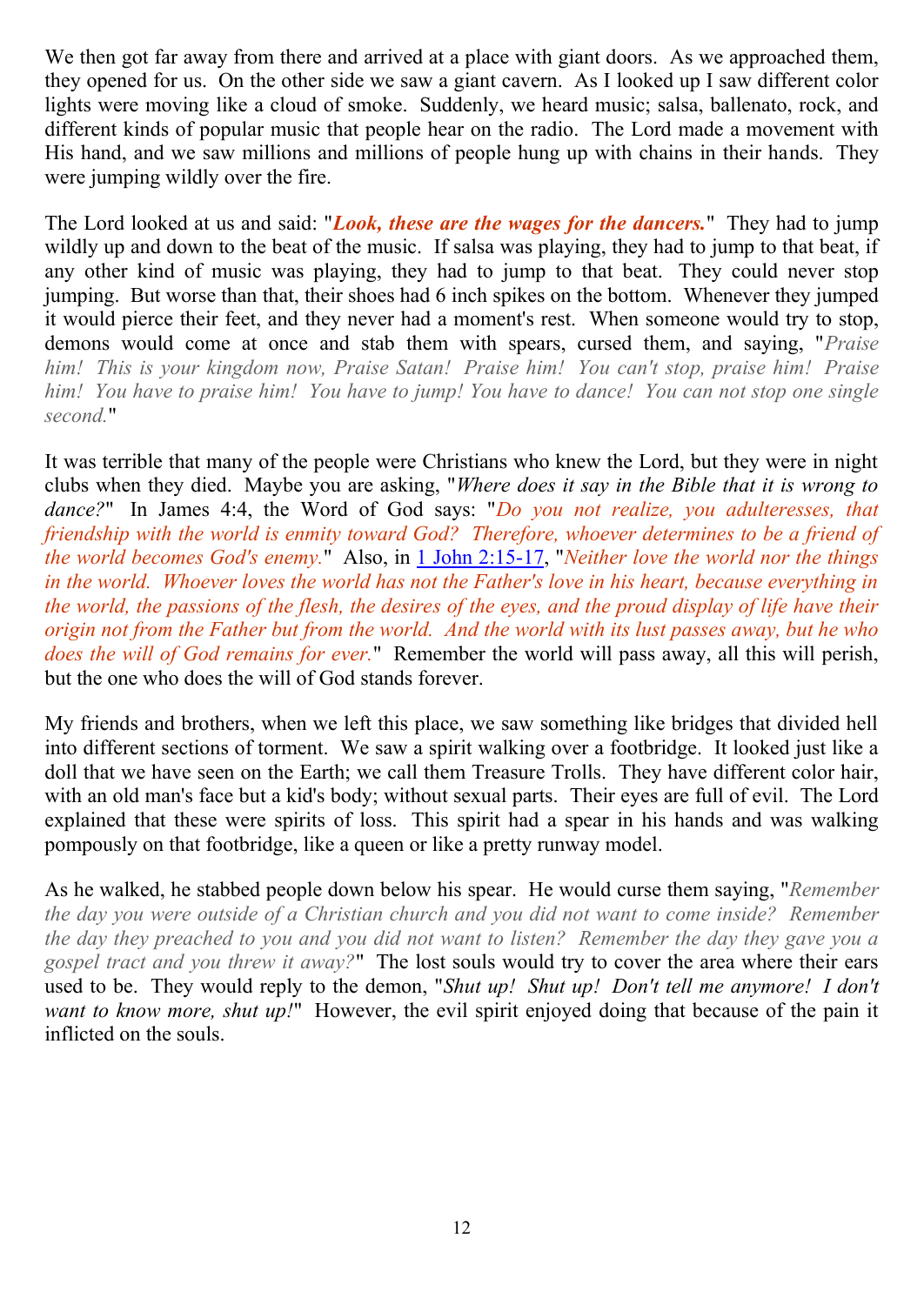We continued walking with the Lord. Upon looking at a mass of people, we noticed one man was shouting louder than the others who were burning there. He was saying, "*Father, Father, have mercy on me!*" The Lord was not going to stop to look at this man, but when He heard the words "*Father*" He shook and turned around. Jesus looked at him and told him, "*Father? You call me Father? No, I am not your Father and neither are you my son. If you were my son, you would now be with me in the Kingdom of Heaven. You are sons of your father the* 



*devil.*" Immediately a blanket of fire came up and totally covered his body.

The Lord told us the story of this man's life. The man called Him Father because he had known Him. He used to go to church and listen to God through His Word, and he had received many promises of God. So we asked, "*What happened Lord? Why is he here then?*" The Lord replied, "*He was living a double life; he lived one way at home, and another at church. He thought in his heart, 'Well, there is no one that lives close to me, not the pastor or any other brother, so I can do whatever I want'. But he forgot that the eyes of the Lord are set on all our ways and that no one can lie or hide from the Lord.*"

The Word of the Lord tells us, "*Don't lie to your selves God can not be deceived. Because everything a man sows, the same he will harvest."* [\(Galatians 6:7\)](http://www.biblegateway.com/passage/?search=Galatians%206:7;&version=31) This man was suffering a thousand times worse than others. He was paying a double condemnation: one for his sins, and one for thinking he could deceive the Lord.

Today, people try to rank the gravity of sins; they think that homosexuals, thieves, and murderers are greater sinners than liars or gossips. But in the eyes of the Lord, all these sins have the same weight and the same pay. The Bible tells us, "*The wages of sin is death" "the soul that sins will die.*" [\(Romans 6:23\)](http://www.biblegateway.com/passage/?search=Romans%206:23;&version=31) [\(Ezekiel 18:20\)](http://www.biblegateway.com/passage/?search=Ezekiel%2018:20;&version=31) My friends and brothers, I invite you now to accept Jesus' invitation. Jesus is extending His hand of mercy to you if you repent. The Word of the Lord tells us that the one that changes his ways and repents will be given mercy. It is much better to believe now, than to wait and find out the hard way later. God bless you.

# **--- (5th Testimony) ---**

The Word of God tells us in [Romans 6:23](http://www.biblegateway.com/passage/?search=Romans%206:23;&version=31) "*For the wages of sin is death, but the gift of God is eternal life in Christ Jesus our Lord*"

When we went down there, I felt the pain and experience of being dead. I was very frightened by what I saw. I realized there were many, many people there; all were shouting and crying out. It was total darkness, but with the presence of the Lord, the darkness disappeared. We saw thousands and thousands of souls all crying out for help and mercy. They cried out to the Lord to take them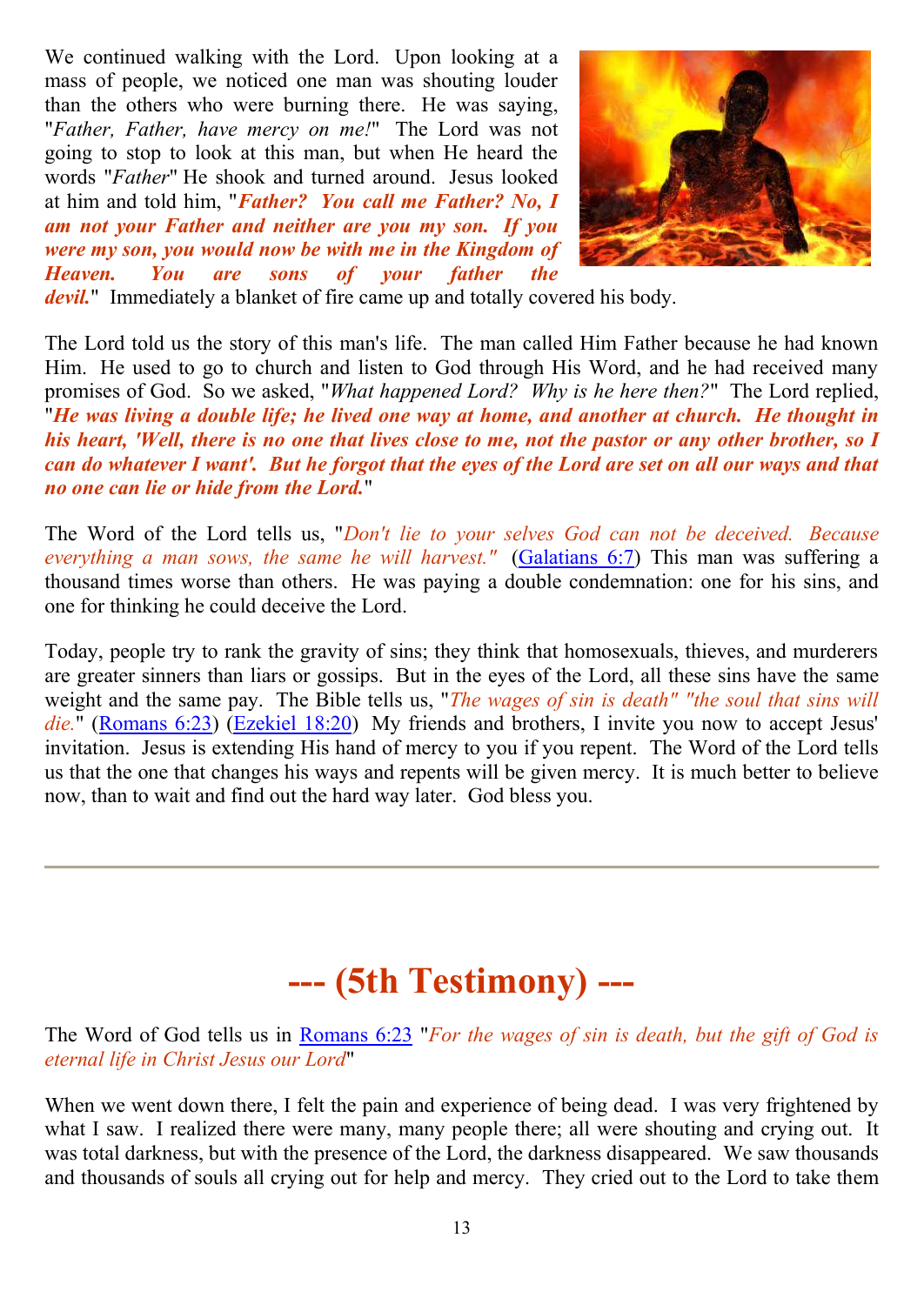out of that place. We also felt great pain because we knew the Lord suffered tremendously whenever He saw them.

Many cried out to the Lord to take them out just for a minute, just for a second. The Lord would ask them, "*Why do you want to go out?*", and they would answer, "*Because I want to be saved! I want to repent and be saved!*" However, it was too late for them.

Dear people that are listening to me now, now is the only opportunity to choose our eternal destination. You can either choose an eternal place of salvation, or an eternal place of condemnation.

We went down further. I saw that the floor we were walking on was being destroyed by fire; mud and flames were coming out of it. There was also a terrible smell everywhere. We felt so upset and nauseous from the smell and the shouts of all the people.

![](_page_13_Picture_4.jpeg)

We saw a man, far away, who was waist deep in burning mud. Whenever he took out his arms, the flesh from his bones would fall off, into the mud. We could see a grey mist inside his skeleton, so we asked the Lord what it was. This type of mist was in every person in hell. The Lord told us it was their souls trapped inside of a sin body; like it is written in [Revelation 14:11](http://www.biblegateway.com/passage/?search=Revelation%2014:11;&version=31) "*And the smoke of their torment goes up forever and ever; they have no rest day and night, those who worship the beast and his image, and whoever receives the mark of his name.*"

We began to understand many things that we had been ignoring on Earth; most importantly, the clearest message was

that our lives on Earth determine where we spend eternity.

As we walked hand in hand with the Lord, we realized the Hell had many different places with various levels of torment. We came to a place with many cells which contained tormented souls. The souls were being tormented by many types of demons. The demons would curse the souls, saying, "*You cursed wretch, praise Satan! Serve him like you did when you were on Earth!*" The souls suffered terribly from the worms; and the fire was like an acid over all their body.

We saw two men inside one prison cell, each had daggers in their hands and were stabbing each other. They would say to each other, "*You cursed wretch! It's because of you that I'm here! You made me come here because you blinded me to the truth and didn't let me recognize the Lord! You didn't let me receive Him! Many times I had the chance and you didn't let me accept Him! That is why I'm here, tormented day and night!*"

Through a vision, the Lord showed us their lives on Earth. We saw them in a bar together. An argument started which lead to a fight. They were already drunk. One of them took a broken bottle and the other pulled out a knife. They fought until each one was mortally wounded and died. The two men were doomed to repeat that scenario forever. They were also tormented by the memory that they had been best friends on the Earth, like brothers in their love for each other.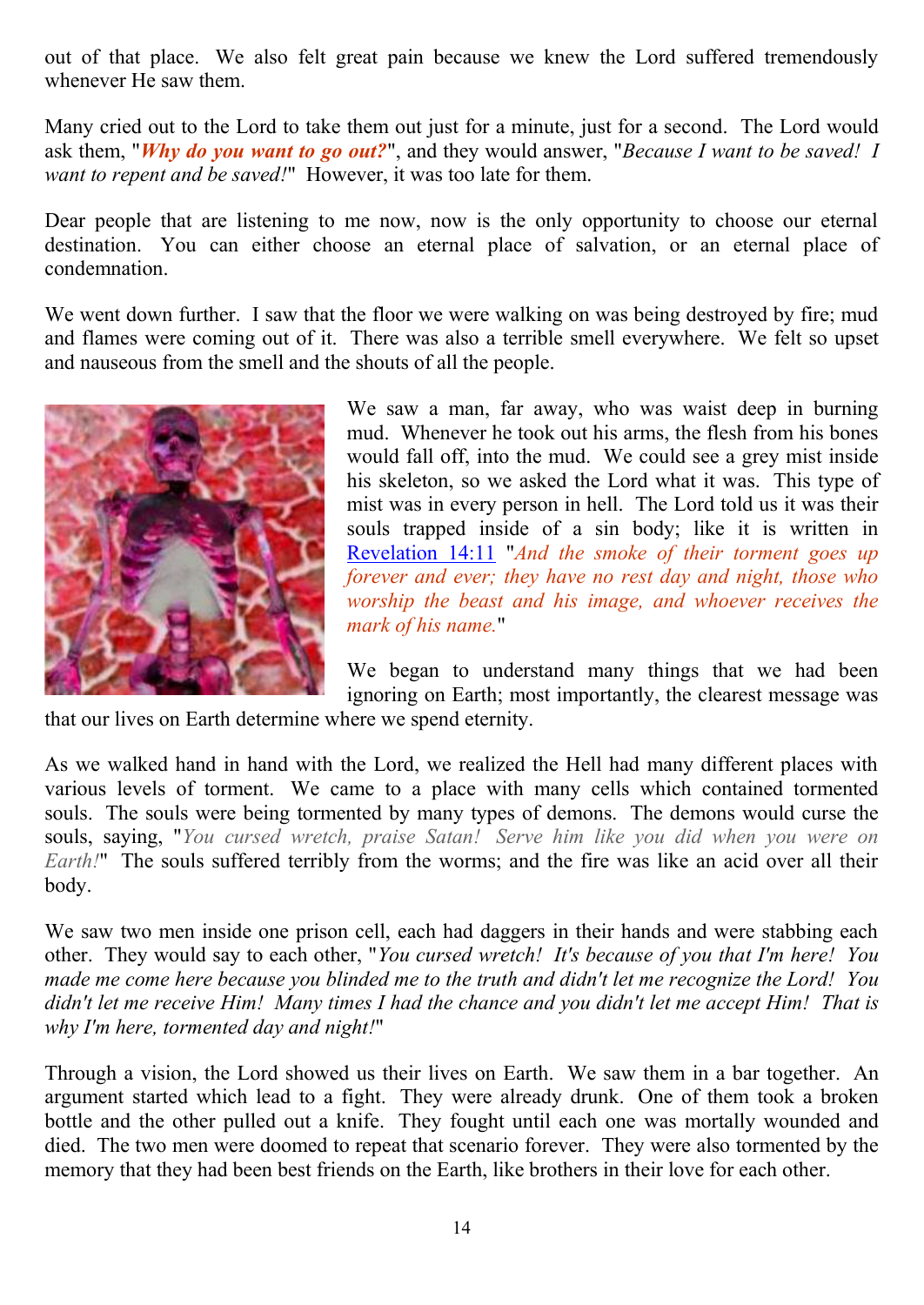*I want to tell you today, there is just one real friend, and His name is Jesus of Nazareth. He is the real friend. He is the faithful friend, who is with you at every moment.*

As we continued walking and we saw a woman inside another cell, she was rolling over in the mud. Her hair was all messed up and full of mud. Inside the same cell was a big and fat snake. It move close to her, surrounded her body, and went inside of her starting with her lower parts. She was forced to have sexual contact with that snake. In that place all the men and women that lived in fornication were forced to repeat it there. However, they had to do it with snakes covered with 6 inch spikes. The snake destroyed her body every time it went inside of her. She cried out to the Lord and asked Him to stop it. She did not want to suffer any more. "*Make it stop! I won't do it again! Please! Make it stop!*" she begged the Lord as the snake came inside and destroyed her body over and over again.

We tried to cover our ears to her cries but we could still hear her. We tried even harder to cover our ears, but that didn't help. We said the Lord, "*Please Lord we don't want to see and hear to this anymore! please!*" The Lord said, "*It is necessary that you see this, so you can tell the rest, because my people are being destroyed, my people are ignoring the true salvation, the true road to the salvation.*"

We continued walking and we saw a giant lake with thousand and thousands of people in the midst of flames. They waved their hands asking for help, but there were many demons flying over that place. These demons used spears with S-curved spearheads to hurt all the people burning in that lake. The demons mocked and cursed them saying, "*You cursed wretch! Now you must worship Satan! Praise him, praise him as you did when you were on the Earth!*" There were thousands and thousands of people. We were so scared, we felt that if we did not hold the Lord's hand we would be left in that horrifying place. We were terrified from the things we were feeling.

In the distance we saw a man standing up, who was very great pain and agony. He had two demons flying over him, tormenting him. They would dig their spears inside his body and take out his ribs. They also made fun of him all the time. Even further, the Lord showed me that he was tormented from always worrying about the family he had left on the Earth. The man didn't want his family to arrive in the same place of torment. He was worried because he never gave them the message of salvation. He was tormented because he remembered that they once had the chance to receive this message. He was a very important person to give this message to his family, but he preferred to ignore it, and now he was worried about his sons and his wife.

The torment continued as the demons cut off his arms, he fell into the burning mud. Because of the pain from the burning mud, he wiggled like a worm from one place to another. His flesh fell from his bones because of the heat. He then started to slither like a snake, trying to get out of there. But every time he tried to go, the demons pushed him back and he went deeper inside the mud.

We then saw a number of demons in one place. Something caught my attention, I noticed that one of the demons was missing a wing. I asked the Lord, "*Lord, why is this demon missing one wing?*" The Lord said, "*That demon was sent up to the Earth with one purpose, but he did not accomplish his task, and he was cast back to Hell by one of the servants of God. Then Satan came and punished him, and cut off one of his wings.*" Then we understood that as Christians, we have all authority and power in the Name of Jesus to cast out all demons and principalities.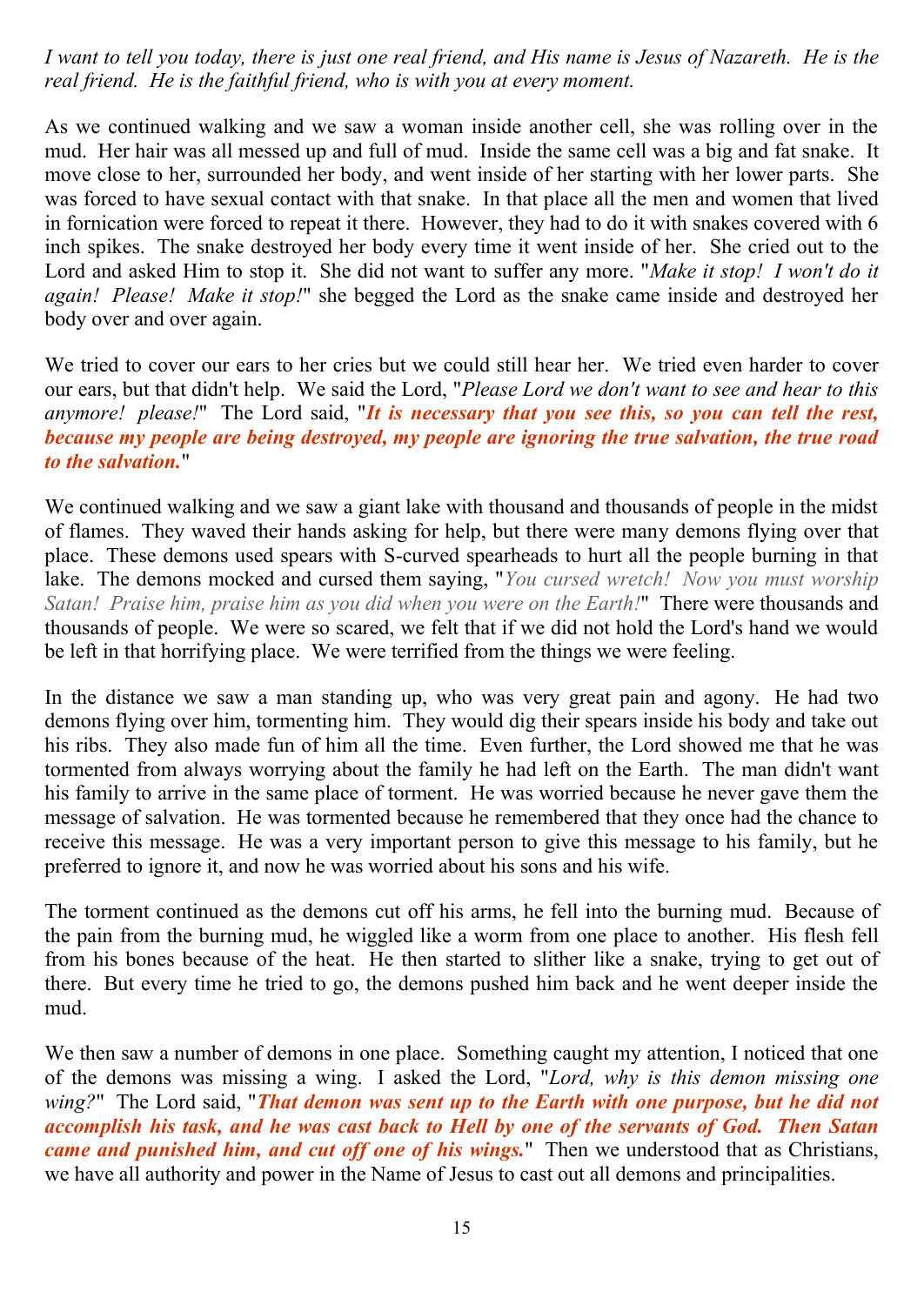Dear friends that are listening these words right now, this testimony is not for condemnation but salvation; so you can test yourself and see the condition of your heart before the Lord. This is so that you can change your ways, for salvation and not for condemnation. Right now, lift your heart before the Lord and confess your sins, so if the Lord came at this moment you could go with Him instead of going to that place of torment where there is crying and gnashing of teeth. There, you will really understand why Jesus paid such a high price at Calvary's cross.

We saw many people in Hell who were ignorant of why they were there. Their lives were full of activities that they didn't think were sins. Dear friend, test yourself! Do not think that lying, stealing, being vain are okay things to do! These are all sin before the eyes of the Lord! Dear brothers, turn away and stop doing these things! I'm giving you this message so you can stop willfully sinning, and look even more to the face of the Lord.

## **--- (6th Testimony) ---**

#### [Psalms 62:12](http://www.biblegateway.com/passage/?search=Psalms%2062:12;&version=31) "*And Thee, O Lord, belongs covenant love, for Thou rewardest every man according to his work*"

On the morning the Lord visited us in that room, He took us by the hand and we started to go down. My heart was totally full of fear, I can't even describe it. I just knew that I could not loosen the hand of my Savior. I felt that Jesus was my Life and my Light and all my hope was in Him; otherwise I would be left behind in that place. I never thought that I would ever go to that place. I didn't even believe such a place existed. Even as a Christian, I had always thought that purgatory was Hell, but God showed me the reality of Hell.

When we arrived in Hell, I felt the place shook. And all the demons there ran to hide, because not one of them could endure the presence of the Lord. We heard the captive souls shout even louder, because they knew that Jesus of Nazareth was there. They all knew that there was just one person that could possibly get them out. They had that hope, even though it was a false hope.

We walked hand in hand with Jesus, and arrived at the section of fornication. Jesus turned to look at a woman who was totally covered with the fire. When Jesus saw her, she started to go out slowly from the fire, although her sufferings never stopped. We could see she was totally naked and saw all of her physical characteristics. Her body was totally dirty, and she stunk. Her hair was all messed up, and she had a yellowish green mud on her. She had no eyes and her lips were falling to pieces. She had no ears, just the holes. With her hands, which were bones charred black, she took the flesh that was falling from her face and tried to put it back on. But this gave her even worse pain.

She then shook and shouted even more; her shouts never ended. She was full of worms, and there was a serpent wrapped around her arm. It was very thick and had thorns around its body. She had the number 666 engraved on her body; the [number of the Beast](../Mark_of_the_Beast/Mark_of_the_Beast_666.htm) mentioned in the book of Revelation. (Revelation 13:16-18) She also had a metal plate embedded on her chest, made from some unknown metal, it was never consumed by the fire. On the plate was something written in a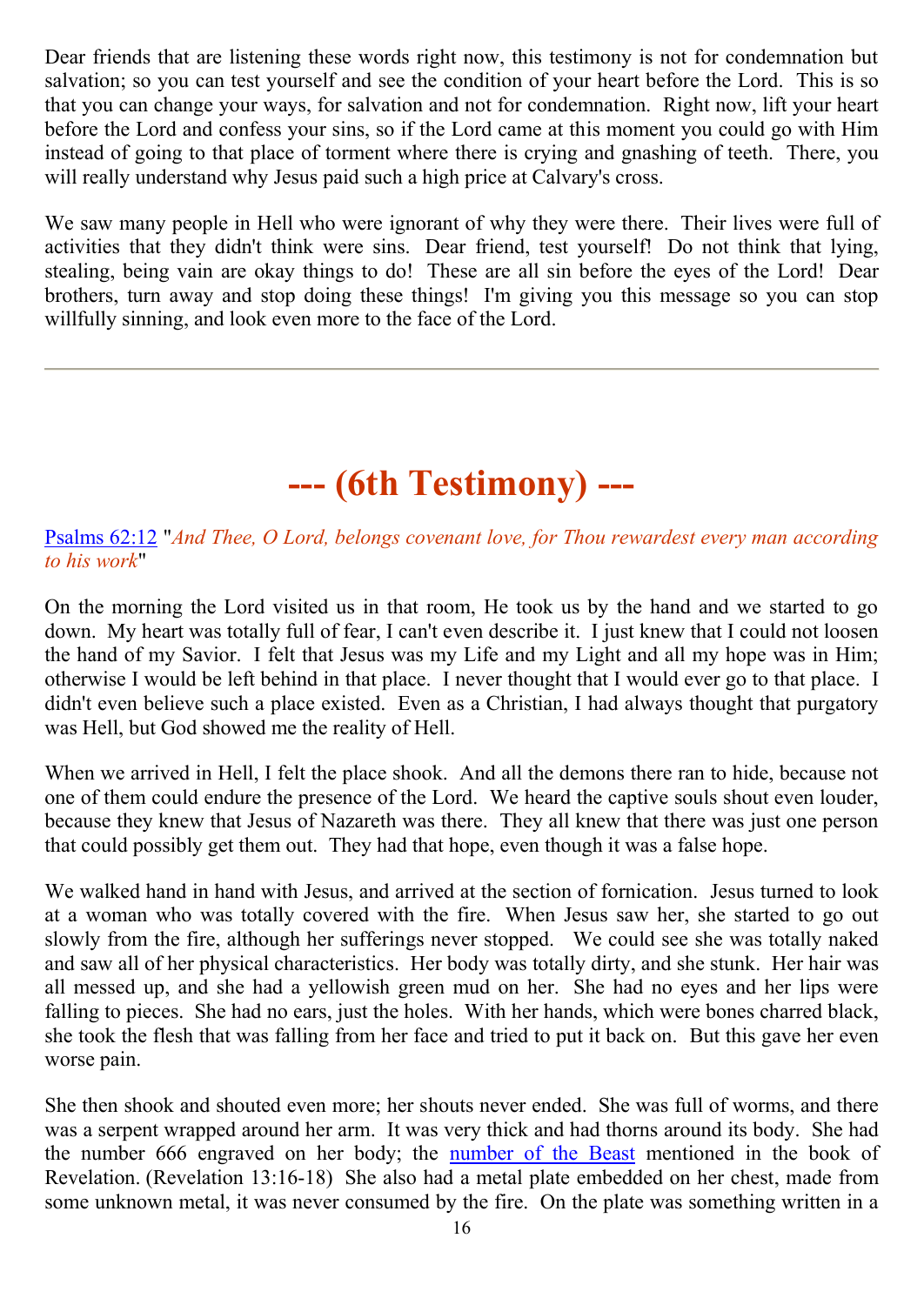strange language, but we could understand what was written on it. It read, "**I am here because of fornication.**"

When Jesus saw her He asked her, "*Elena, why are you in this place?*" While Elena was answering the Lord her body twisted with the pain of her torments. She said that she was there because of fornication. She asked the Lord for forgiveness over and over again.

Then we started to see the event of her death. When she died, she was having sex with one of her lovers, because she thought that the person she was living with was gone on a trip. However, he came back from his job and found her in bed with someone else. He then went to the kitchen and took a big knife and stuck it in Elena's back. She died and was taken to Hell, exactly the way she died; totally naked.

In Hell, everything materialized and she still had that big knife in her back, causing her great pain. By this time, she had already been in Hell 7 years and she could remember each moment of her life and death. She also remembered when someone tried to preach to her about Jesus; that He was the only one who could save her. But now it was too late for her and everyone else in Hell.

The Word of the Lord talks a lot about fornication, and it is very clear. Fornication is having sexual relationships outside of marriage. [1 Corinthians 6:13](http://www.biblegateway.com/passage/?search=1%20Corinthians%206:13;&version=31) "*Food for the stomach and the stomach for food, but God will destroy both of them. Now the body is not for fornication, but for the Lord; and the Lord for the body.*" also in [1 Corinthians 6:18](http://www.biblegateway.com/passage/?search=1%20Corinthians%206:18;&version=31) "*Flee from sexual immorality. Every other sin a person commits is outside the body, but the sexually immoral person sins against his own body.*"

When Jesus finished talking with her, she was covered with a big blanket of fire and we could no longer see her. But we heard the sound of her flesh burning and those horrifying screams, I can't even describe them with words.

As we continued to walk with the Lord, He showed us all the people there: the idol worshipers, those who used and practiced witchcraft, the immoral, adulterers, liars, and homosexuals. We were very scared, the only thing we wanted to do was leave. But Jesus kept saying that it was necessary to look so we could tell others, so they might believe.

We continued with Jesus, holding His hand even tighter. We came to a section that really made an impression on me. We saw a young man, 23 years old, suspended waist-high in the middle of a fire. We couldn't see exactly what his torment was, but the number 666 was engraved on him. He also had a metal plate on his chest that read, "**I am here for being normal**." When he saw Jesus, he extended his hand towards Jesus begging for mercy. The Word of God says in [Proverbs 14:12](http://www.biblegateway.com/passage/?search=Proverbs%2014:12;&version=31) "*There is a way that seems right to a person, but its end is the way of death.*"

When we read the plate that said "**I am here for being normal**", we asked the Lord, "*Lord, how come!? Is this possible that a person can come to this place for this reason?*" Then Jesus asked him, "*Andrew, why are you here in this place?*" He answer, "*Jesus, when I was on Earth, I thought that just killing and stealing were sins, and that is why I never tried to get close to you.*" In [Psalms 9:17](http://www.biblegateway.com/passage/?search=Psalms%209:17;&version=31) is says "*The wicked shall be turned into Hell, all the heathen that forget God.*"

Andrew made a big mistake by classifying sins, like many people do today. The Bible is very clear when it says that the wages of the sin is death, but the gift of God is eternal life. (Romans